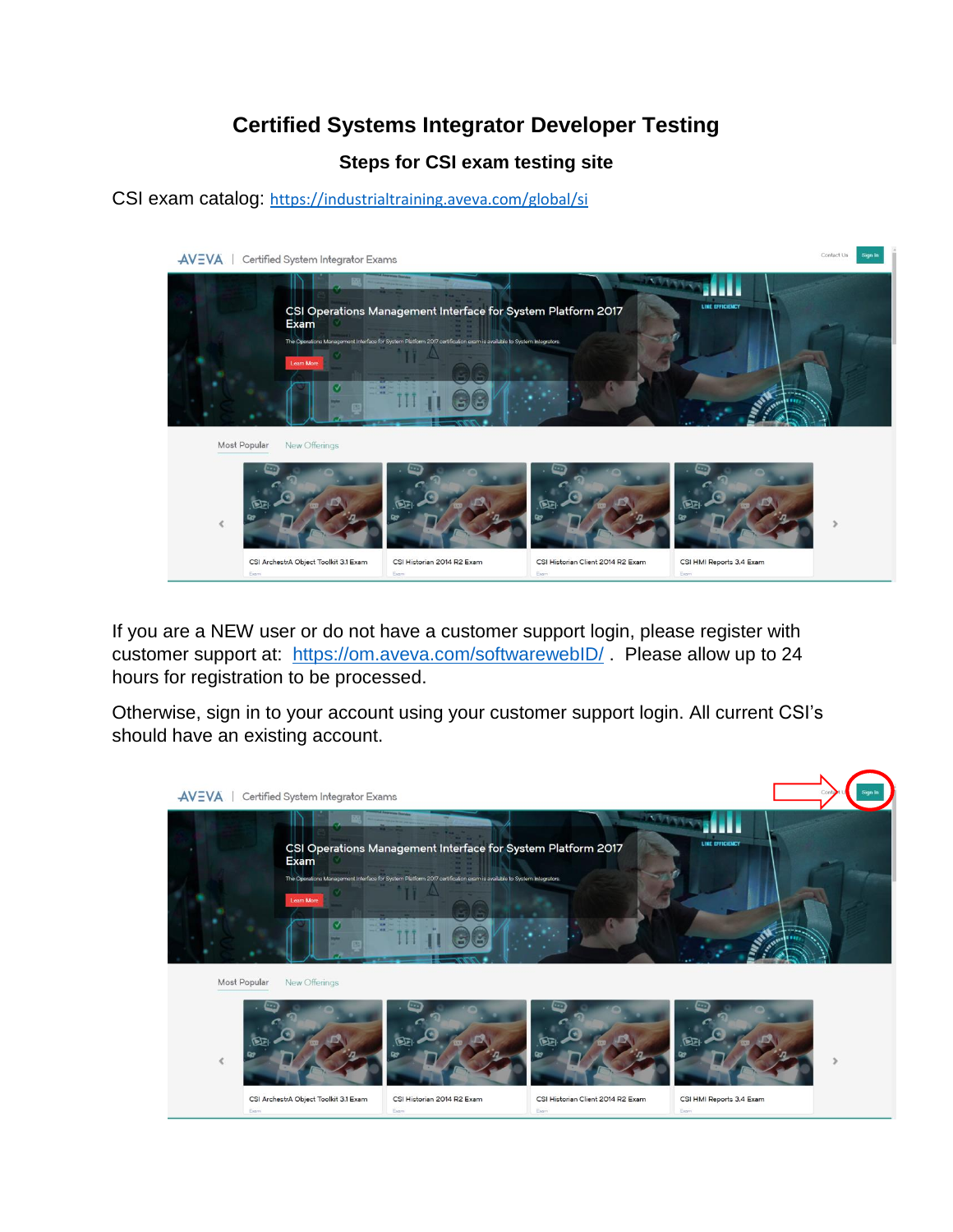- If you already have an account in the testing system (user name CSI####), your login email must be the same as the email on your old exam account. Otherwise, it will create a new account and you will not have access to your testing history.
- If your customer support email is different than your testing system account email, please contact your sponsoring distributor to have your email updated.

| <b>AVEVA</b>                                                                                                                                                                                                            |  |
|-------------------------------------------------------------------------------------------------------------------------------------------------------------------------------------------------------------------------|--|
| Sign In<br>Email or Network Domain\Userid Registed<br>Password Required<br><b>SIGN IN</b>                                                                                                                               |  |
| Customers, external partners or distributors: Forgot your password? Or don't have a<br>user account yet? Register for one now<br>Invensys users: Do not register for a user account; use your network account to log on |  |

• If an error code appears, there is a problem with your customer support account, not the testing system.

Please contact your sponsoring distributor for any issues or concerns you have who will contact the SI team.

Once you have logged in,

• Select **all exams** you are interested in and Add to cart. Only the exams you select here will appear in your account.

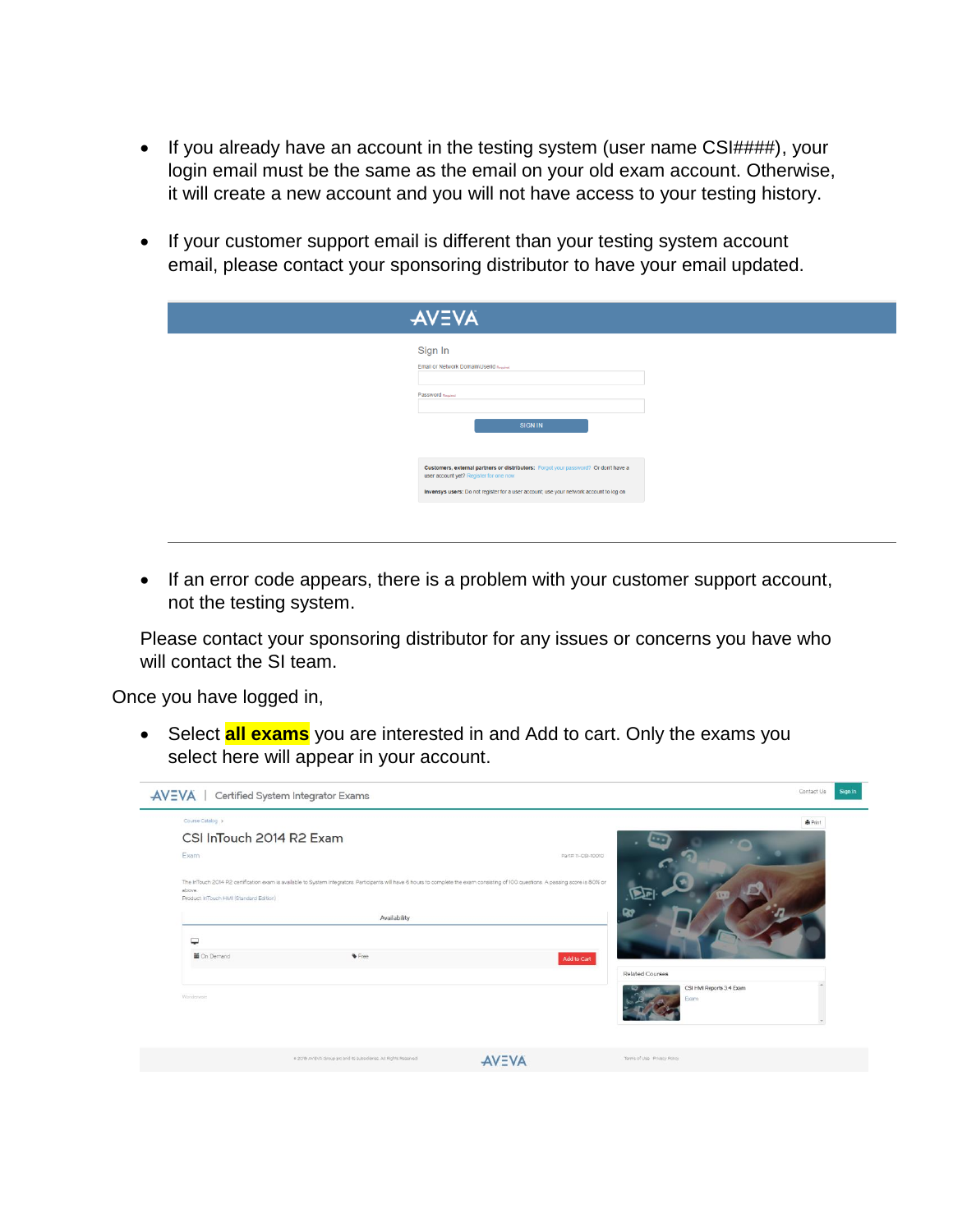• If you receive an error like the message below, please contact customer support, [techmaster@aveva.com,](mailto:techmaster@aveva.com) this message indicates there is an issue with your Customer Support credentials.

|  |                                              | You are registering for the following courses:                                                                                                                  |           |  |                   |              |                             | Clear Cart   |  |
|--|----------------------------------------------|-----------------------------------------------------------------------------------------------------------------------------------------------------------------|-----------|--|-------------------|--------------|-----------------------------|--------------|--|
|  | R CSI Application Server 2017 Exam X         |                                                                                                                                                                 |           |  | 兽On Demand        |              | Free                        |              |  |
|  | Ef CSI Historian Server 2017 Update 2 Exam % |                                                                                                                                                                 |           |  | 兽On Demand        |              | $P$ Froo                    |              |  |
|  |                                              | B' CSI InTouch HMI (Standard Edition) 2017 Update 2 Exam X                                                                                                      |           |  | <b>普On Demand</b> |              | $P$ Froo                    |              |  |
|  |                                              |                                                                                                                                                                 |           |  |                   |              | Total C No Payment Required |              |  |
|  | Keep Browsing                                |                                                                                                                                                                 |           |  |                   |              |                             |              |  |
|  |                                              |                                                                                                                                                                 |           |  |                   |              |                             |              |  |
|  |                                              | Attention:                                                                                                                                                      |           |  |                   |              |                             | $\mathbf{x}$ |  |
|  |                                              | . @ You are not authorized to register for CSI exams. Your profile does not meet the necessary requirements. Please contact siprogram@eveva.com for assistance. |           |  |                   |              |                             |              |  |
|  |                                              | Registration                                                                                                                                                    |           |  |                   |              |                             |              |  |
|  |                                              |                                                                                                                                                                 | ଚ         |  |                   |              |                             |              |  |
|  |                                              |                                                                                                                                                                 | Signed In |  |                   | Confirmation |                             |              |  |
|  |                                              |                                                                                                                                                                 |           |  |                   |              |                             |              |  |
|  |                                              | Please Confirm Your Information, and click Finish                                                                                                               |           |  |                   |              |                             |              |  |
|  |                                              | Your Courses                                                                                                                                                    |           |  |                   |              |                             |              |  |
|  |                                              |                                                                                                                                                                 |           |  |                   |              |                             |              |  |

Registration Complete: you will be able to access exams through the Learning Portal and receive an email confirmation to confirm your registration.

| Course Catalog > Registration<br>Registration<br><b>■ Registration Complete</b><br><b>Your Confirmation</b><br>Your Transaction ID: 40GN0BC9<br>Thank you for using online registration. An e-mail copy of your registration request has been sent to you for your records.<br>You can login to the Learning Portal at anytime to manage your profile and view your course history of the secure of the second of the containing or virtual machine time, you can access your training from here as well.<br>A Access Learning Portal<br><b>Your Courses</b><br><b>On Demand</b><br>Free<br>CSI InTouch 2014 R2 Exam<br>Total<br><b>WISD \$0.00</b><br>Your Contact Information<br>26561 Rancho Parkway South<br>$\mathsf Q$<br><b>Test SI Endorsed</b><br>Lake Forest, 92630<br>Wonderware<br><b>United States</b><br>$\mathcal{L}$<br>Z<br>test.si.endorsed@hotmail.com | Certified System Integrator Exams |   | Contact Us |
|---------------------------------------------------------------------------------------------------------------------------------------------------------------------------------------------------------------------------------------------------------------------------------------------------------------------------------------------------------------------------------------------------------------------------------------------------------------------------------------------------------------------------------------------------------------------------------------------------------------------------------------------------------------------------------------------------------------------------------------------------------------------------------------------------------------------------------------------------------------------------|-----------------------------------|---|------------|
|                                                                                                                                                                                                                                                                                                                                                                                                                                                                                                                                                                                                                                                                                                                                                                                                                                                                           |                                   |   |            |
|                                                                                                                                                                                                                                                                                                                                                                                                                                                                                                                                                                                                                                                                                                                                                                                                                                                                           |                                   |   |            |
|                                                                                                                                                                                                                                                                                                                                                                                                                                                                                                                                                                                                                                                                                                                                                                                                                                                                           |                                   |   |            |
|                                                                                                                                                                                                                                                                                                                                                                                                                                                                                                                                                                                                                                                                                                                                                                                                                                                                           |                                   |   |            |
|                                                                                                                                                                                                                                                                                                                                                                                                                                                                                                                                                                                                                                                                                                                                                                                                                                                                           |                                   |   |            |
|                                                                                                                                                                                                                                                                                                                                                                                                                                                                                                                                                                                                                                                                                                                                                                                                                                                                           |                                   |   |            |
|                                                                                                                                                                                                                                                                                                                                                                                                                                                                                                                                                                                                                                                                                                                                                                                                                                                                           |                                   |   |            |
|                                                                                                                                                                                                                                                                                                                                                                                                                                                                                                                                                                                                                                                                                                                                                                                                                                                                           |                                   |   |            |
|                                                                                                                                                                                                                                                                                                                                                                                                                                                                                                                                                                                                                                                                                                                                                                                                                                                                           |                                   |   |            |
|                                                                                                                                                                                                                                                                                                                                                                                                                                                                                                                                                                                                                                                                                                                                                                                                                                                                           |                                   |   |            |
|                                                                                                                                                                                                                                                                                                                                                                                                                                                                                                                                                                                                                                                                                                                                                                                                                                                                           |                                   |   |            |
|                                                                                                                                                                                                                                                                                                                                                                                                                                                                                                                                                                                                                                                                                                                                                                                                                                                                           |                                   |   |            |
|                                                                                                                                                                                                                                                                                                                                                                                                                                                                                                                                                                                                                                                                                                                                                                                                                                                                           |                                   |   |            |
|                                                                                                                                                                                                                                                                                                                                                                                                                                                                                                                                                                                                                                                                                                                                                                                                                                                                           |                                   |   |            |
|                                                                                                                                                                                                                                                                                                                                                                                                                                                                                                                                                                                                                                                                                                                                                                                                                                                                           |                                   | ₿ |            |

Access the Learning Portal, you will see the exams you selected listed in "My Active Courses" area or Go to left side on the navigation menu where it says "My Courses". Click on the "Active" link. There you can select the exam for which you have registered and begin taking the test.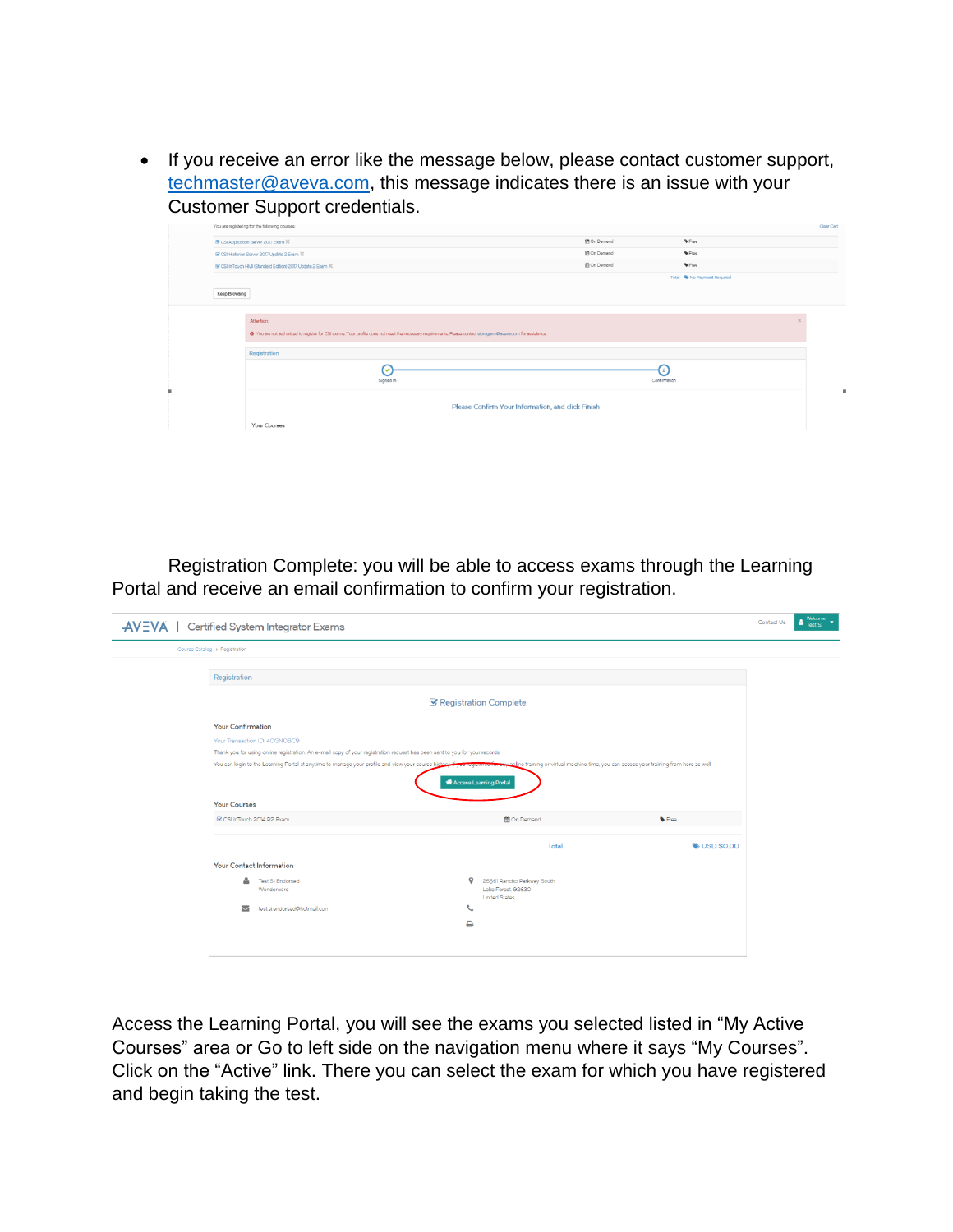

• Clicking on the "Launch Exam" button will take you to the exam engine to start the exam.

**Note:** When you select an exam, the exam will open and the timer will start.

| <b>AVEVA</b>                      | Industrial Software Training     |                                           |  |                           | Contact Us | $\begin{array}{ccc}\n&\text{Welcome.}\\ \bullet & \text{Test S.}\n\end{array}$ |
|-----------------------------------|----------------------------------|-------------------------------------------|--|---------------------------|------------|--------------------------------------------------------------------------------|
| <b>备</b> Home                     | Home > Take an Exam > Wonderware |                                           |  |                           |            |                                                                                |
| $\Box$ My Courses<br>$\checkmark$ | Take an Exam                     |                                           |  |                           |            |                                                                                |
| Course Catalog                    |                                  |                                           |  |                           |            |                                                                                |
| $\theta$ FAQ                      |                                  |                                           |  |                           |            |                                                                                |
| Certification<br>$\sim$           |                                  |                                           |  |                           |            |                                                                                |
| Status                            |                                  |                                           |  |                           |            |                                                                                |
| Take an Exam                      |                                  | Exams (1)<br>leports                      |  |                           |            |                                                                                |
| Exam History                      |                                  | Available exams<br>Start                  |  | <b>Attempts remaining</b> |            |                                                                                |
| Downloads                         |                                  | $\circledast$<br>CSI InTouch 2014 R2 Exam |  | $\overline{2}$            |            |                                                                                |
| <b>M</b> Contact Us               |                                  |                                           |  |                           |            |                                                                                |
| $\odot$                           |                                  |                                           |  |                           |            |                                                                                |
|                                   |                                  |                                           |  |                           |            |                                                                                |
|                                   |                                  |                                           |  |                           |            |                                                                                |

*Each exam will display questions randomly selected from a 350-question pool. These instructions contain sample questions at the end of the document. This will allow you to see the structure and content of the questions.*

**Important** - **Do not use the Explorer browser buttons** to navigate inside an exam. You will lose connection and then will need to start over. If you lose internet connectivity for any reason, the exam will have to be started over from your last "save" (timer continues to run).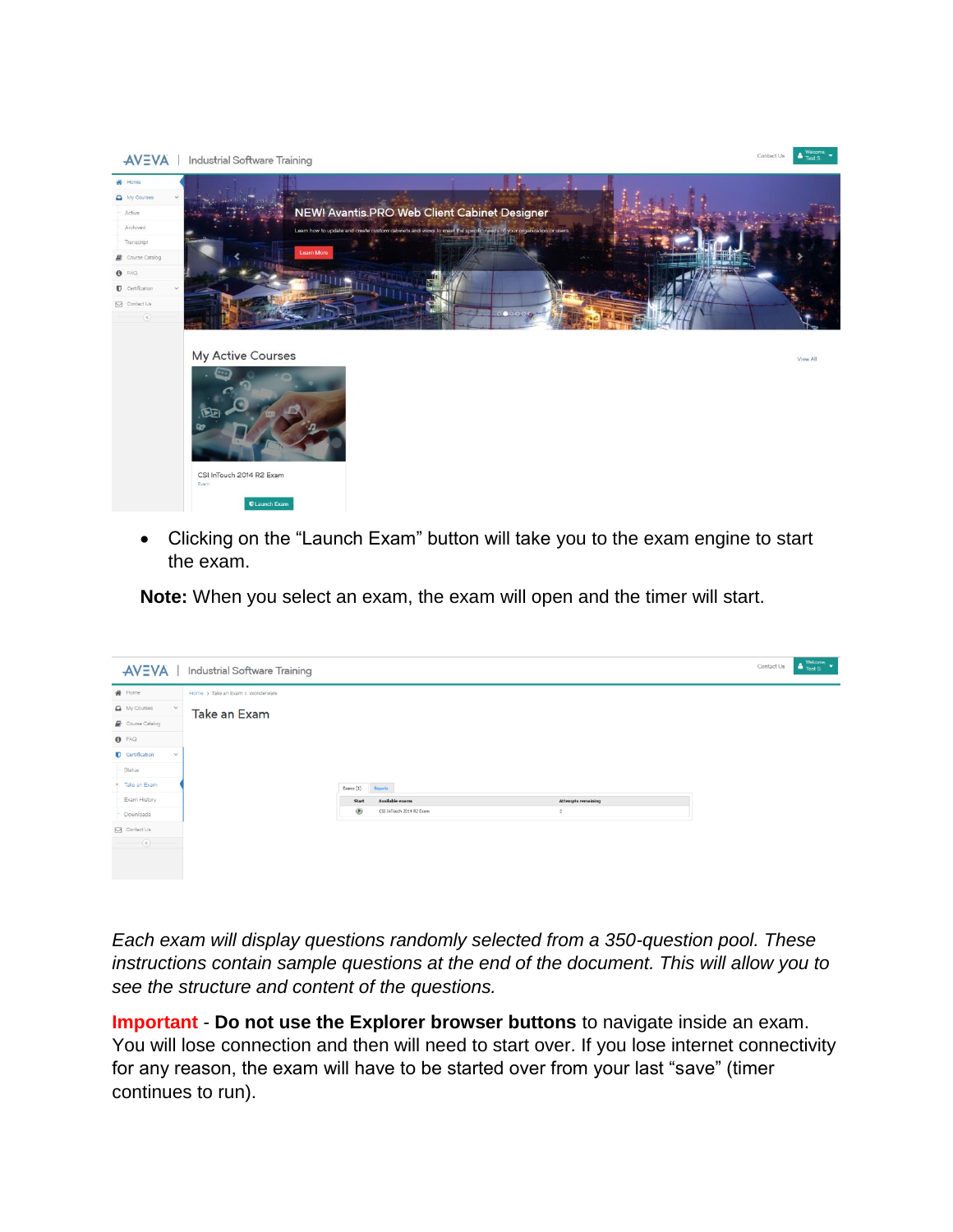Please use the navigation buttons included on the testing screen.

## **Instructions:**

Once the exam has been started, there are seven Navigation buttons:

| <b>Previous Question</b>    |                                                                                                                                                                                                                           | Navigates backward through the questions.                                                                                 |  |  |
|-----------------------------|---------------------------------------------------------------------------------------------------------------------------------------------------------------------------------------------------------------------------|---------------------------------------------------------------------------------------------------------------------------|--|--|
| <b>Next Question</b>        |                                                                                                                                                                                                                           | Navigates forward through the questions.                                                                                  |  |  |
| <b>Assessment Navigator</b> |                                                                                                                                                                                                                           | Displays a pop-up of the question numbers that<br>Allow you to jump to a question.                                        |  |  |
| <b>Intro Text</b>           |                                                                                                                                                                                                                           | Takes you back to the Intro page                                                                                          |  |  |
| Flag / UnFlag               |                                                                                                                                                                                                                           | Allows you to mark a question that you want to<br>return to later. It can then be UnFlagged.                              |  |  |
| <b>Save</b>                 |                                                                                                                                                                                                                           | Saves your answers.                                                                                                       |  |  |
|                             | In.                                                                                                                                                                                                                       | <b>NOTE: Save, Does Not Stop the Timer, If you save and</b><br>exit the exam, it will time-out even of you are not Logged |  |  |
| <b>Submit</b>               |                                                                                                                                                                                                                           | Submits the exam for grading.                                                                                             |  |  |
|                             | <b>NOTE: If Exam Timer expires before you Click the</b><br>Proceed Button, the Exam will be labeled as "time limit<br>exceeded", it will be automatically deleted from the<br>system and cannot be retrieved for grading. |                                                                                                                           |  |  |

**Note:** If you want to return to a saved exam login, select the "Resume" button next to the exam.

The exam will be electronically graded and your score will be displayed. From the main screen you can select the "Reports" tab, then "See reports on past assessments" and view a Coaching Report of your exam.

A passing grade for all exams is an 80% or better.

You are allowed five (5) attempts per exam, each time you start an exam you will be notified of how many attempts remain. After the fifth attempt, the exam will be removed from the available exam list. This will not affect the other exams.

If you fail an exam, the exam will not be available again for seven (7) days.

Sponsoring distributors will be notified via e-mail only if there is a passing result.

If you experience issues, please contact your sponsoring distributor.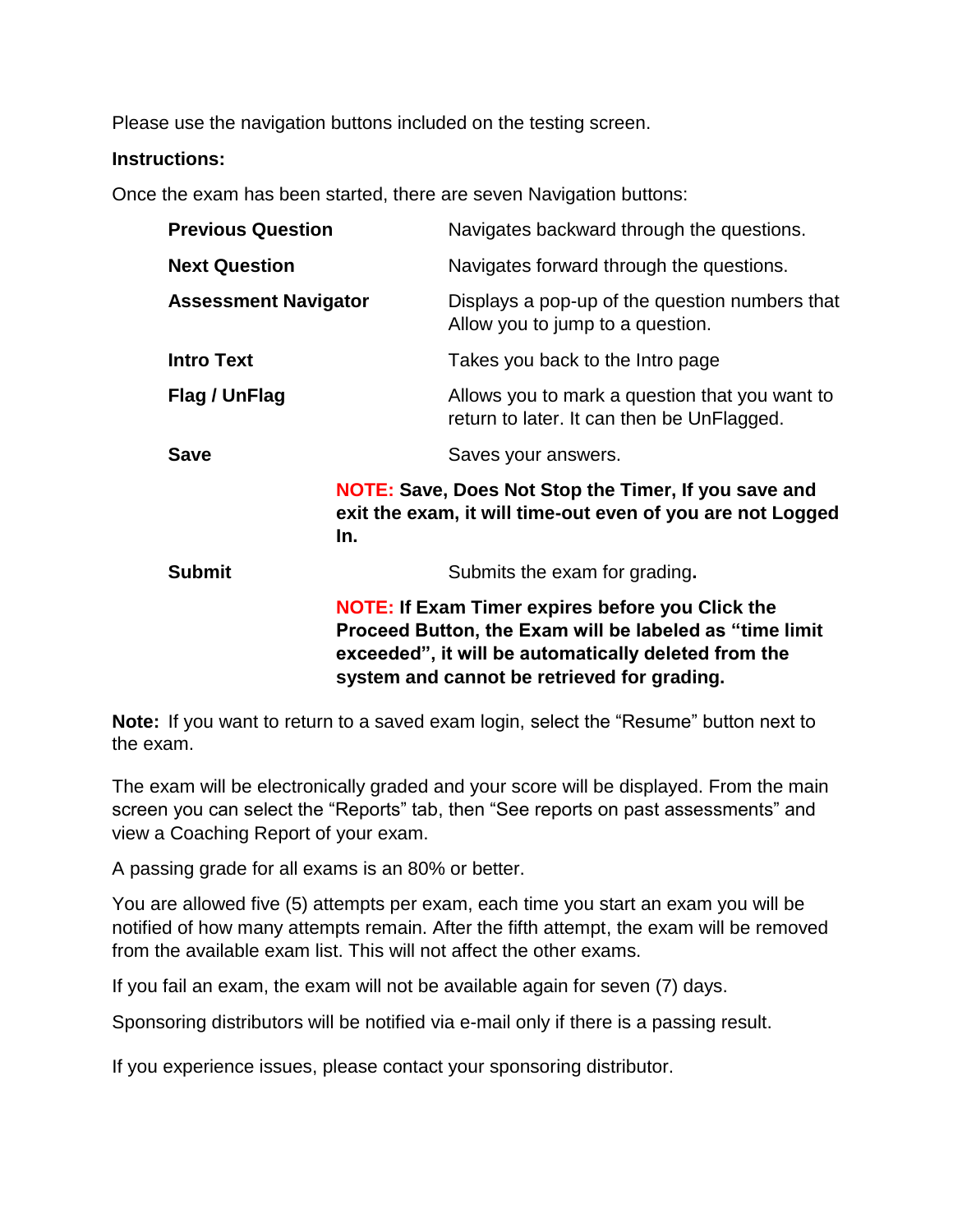### Good luck on your exam and may your deep knowledge and experience with the product lead you to a successful result!

### **Exam Questions:**

There are three types of questions in an exam, True/False, Multiple Choice and Multiple Response.

**SAMPLE:** Here are three questions from the InBatch exam:

**True/False:** you must select either True or False.



< Previous Question | Next Question > | Assessment Navigator | 1

AVEVA

Submit